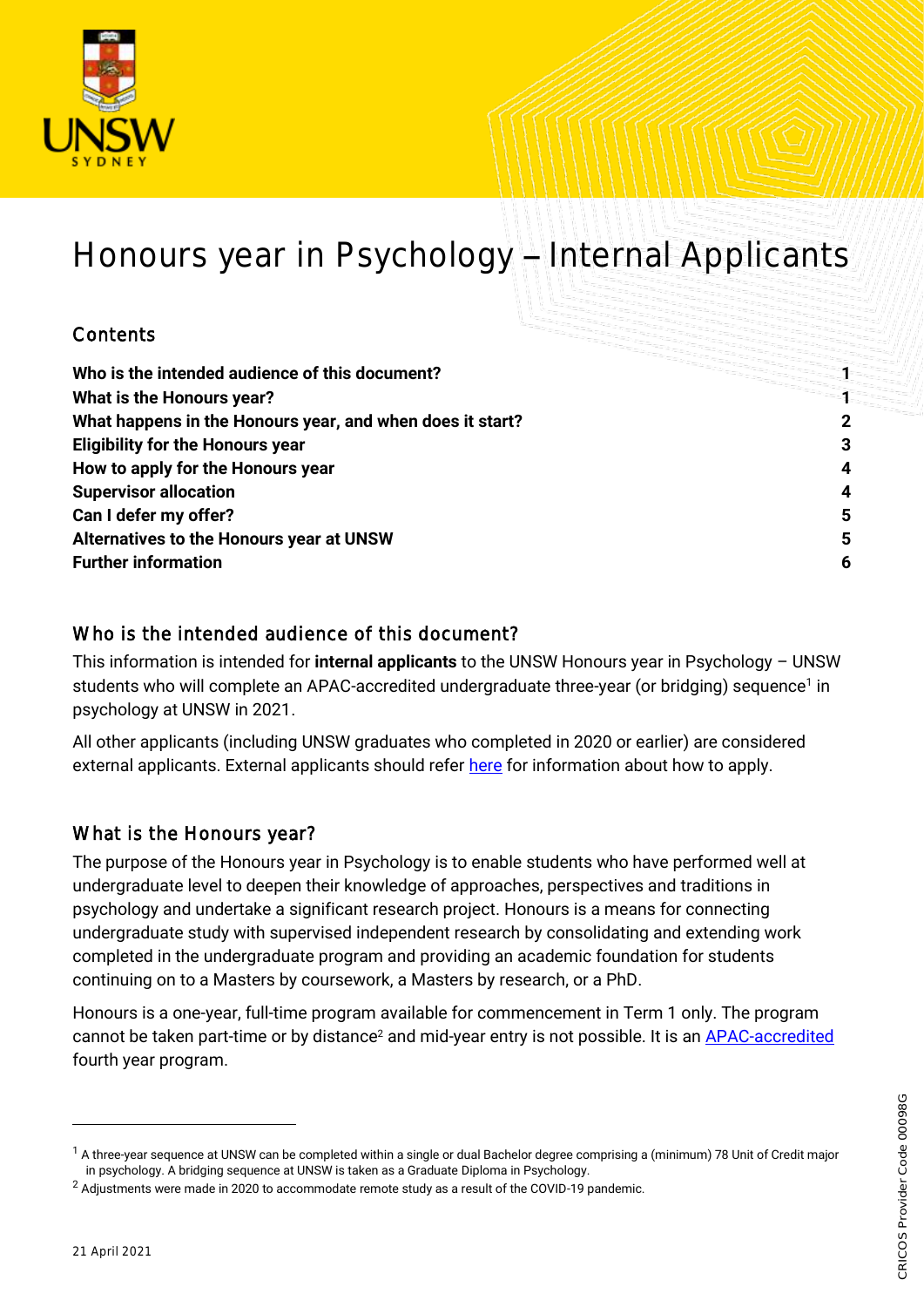Students may undertake the Honours year in a variety of ways, as outlined below (program codes in brackets. Honours content is identical regardless of the program code.

#### **Embedded fourth year of a 4-Year program**

- Bachelor of Psychology (Honours) [3632]
- Bachelor of Advanced Science (Honours) [3962]

#### **Embedded fourth (or later) year of a dual degree program**

- Bachelor of Psychology (Honours) / Bachelor of Laws [4721]
- Bachelor of Advanced Science (Honours) / non-Science Bachelor [various, incl. 3593, 3931]

#### **A one-year, stand-alone program**

- Bachelor of Psychological Science (Honours) [4518]
	- $\circ$  Apply after completing a three-year single degree program in 2021 (e.g., 3970, 3435)
	- $\circ$  Apply after completing the Graduate Diploma in Psychology (5331) in 2021
	- $\circ$  Apply mid-way through a dual program after completing Stage 1-3 Science (Psychology) requirements in 2021 (e.g., 4770, 4722)

# <span id="page-1-0"></span>What happens in the Honours year, and when does it start?

The Honours year begins in late January with a mandatory *Orientation Meeting* for *all* Honours students. Details of the meeting will be supplied to successful applicants when they are advised of their application outcome. The meeting is usually held in the final week of January.

Students are not permitted to enrol in any other course or program concurrently with the Honours year.

After a student attends the Orientation Meeting, they 1) will be able to self-enrol in their courses for the year, and 2) are expected to meet with their supervisor and begin planning their research project.

Students will conduct a year-long, 30 UOC major independent research project (completed under the guidance of an academic supervisor), and write a thesis based on the project. The research project may be undertaken in most areas of psychology, such as: psychopathology, behavioural neuroscience, cognitive science, cognition and perception, forensic psychology, and social, personality and developmental psychology.

Students will also complete, across Term 1 and Term 2, 18 UOC of advanced-level core and elective coursework. The coursework requirement includes content that encompasses history, professional ethics, evidence-based practice and advanced coverage of selected contemporary issues in psychology that reflect the expertise and research specialisations of School staff (e.g., Recent Advances in Neuroscience, Emotions, The Psychology of Environmental Decisions).

#### **Term 1**

- Core and elective coursework (2-hour core lecture, 1-hour core tutorial, 2-hour elective seminar)
- Research proposal and panel meeting
- Weekly independent study (approximately 30 hours)

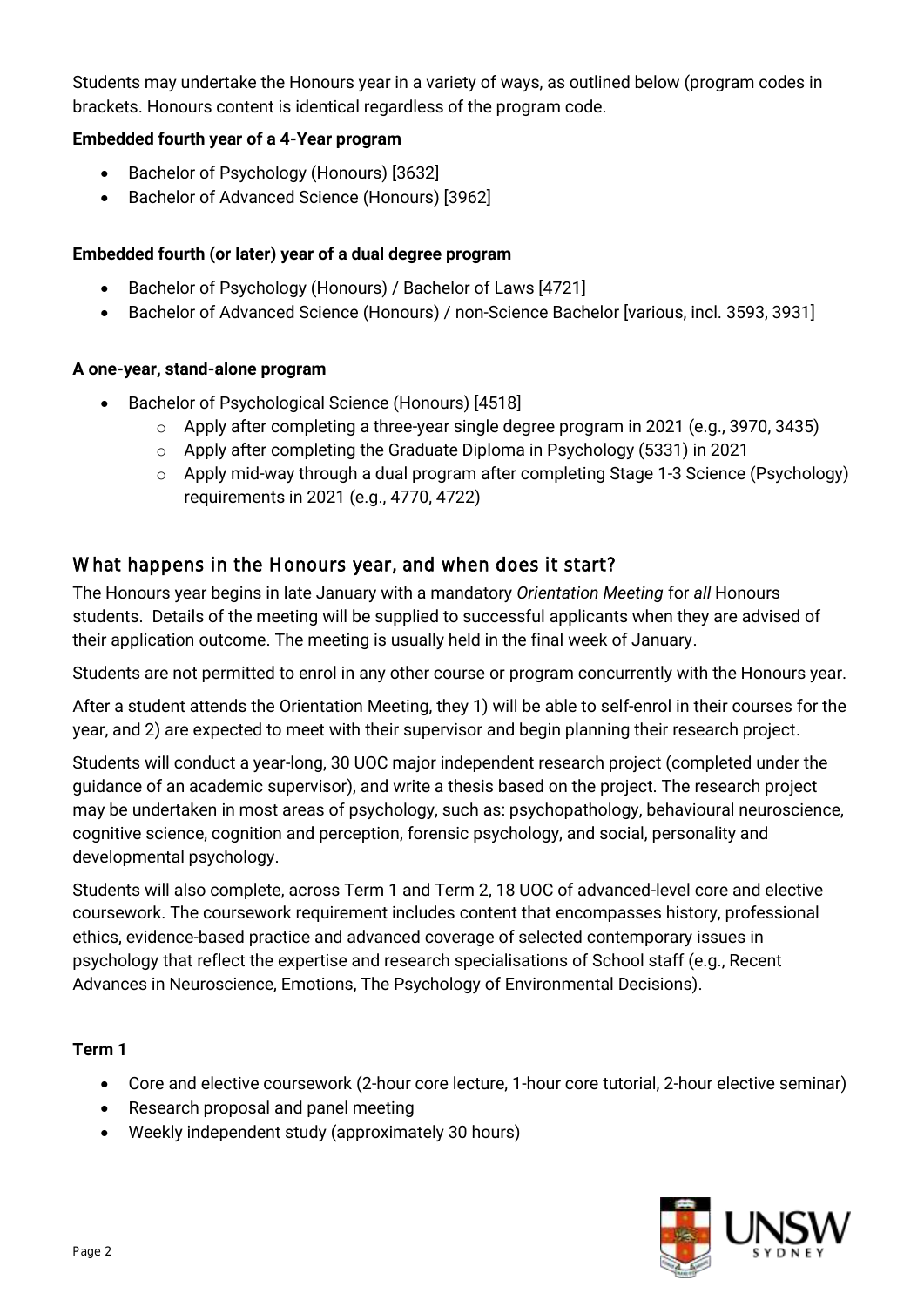# **Term 2**

- Core and elective coursework (2-hour core lecture, 1-hour core tutorial, 2-hour elective seminar)
- Continuation of research
- Weekly independent study (approximately 30 hours)

# **Term 3**

- Continuation of research
- Submission of thesis
- Honours Conference presentation

# <span id="page-2-0"></span>Eligibility for the Honours year **Psychology Major**

|                     | Stage 1 core              | Stage 2 core                    | Stage 3 core | <b>Level 3 PSYC</b><br>electives                     |
|---------------------|---------------------------|---------------------------------|--------------|------------------------------------------------------|
| <b>BPsych(Hons)</b> | 1001, 1011,<br>1021, 1111 | 2001, 2061, 2071,<br>2081, 2101 | 3001, 3011   | 2 x L3 List A<br>2 x L3 List B<br>1 x L3 List A OR B |
| All other programs  | 1001, 1011, 1111          | 2001, 2061, 2071,<br>2081, 2101 | 3001, 3011   | 1 x L3 List A<br>1 x L3 List B<br>1 x L3 List A OR B |

Note: Completion of PSYC3371 Multivariate Data Analysis for Psychology, in conjunction with PSYC3001, is important as preparation for the Honours year – some Honours projects may require the use of advanced statistical techniques. It can be taken as a List A or List B elective.

# **Availability of resources**

The number of places available for Honours varies from year to year and depends upon the availability of School resources.

# **Program requirements and** *Psychology Average*

The minimum eligibility requirement is to achieve a *Psychology Average* of at least 75 and meet the criteria below.

#### *Graduate Diploma in Psychology*

• Complete, by Session 6 2021, all 60 UOC of their program

*Single Bachelor degree with a psychology major (minimum of 78 UOC)*

- Complete, by Term 3 2021, 144 UOC (Stages 1 to 3) of their program
	- o Embedded Honours students who complete Stages 1 to 3 in Terms 1 or 2 of 2021 **must** apply for Program Leave for Terms 2 and/or 3.

# *Dual Bachelor degree with a psychology major (minimum of 78 UOC)*

• Complete, by Term 3 2021, the Science component of their dual program

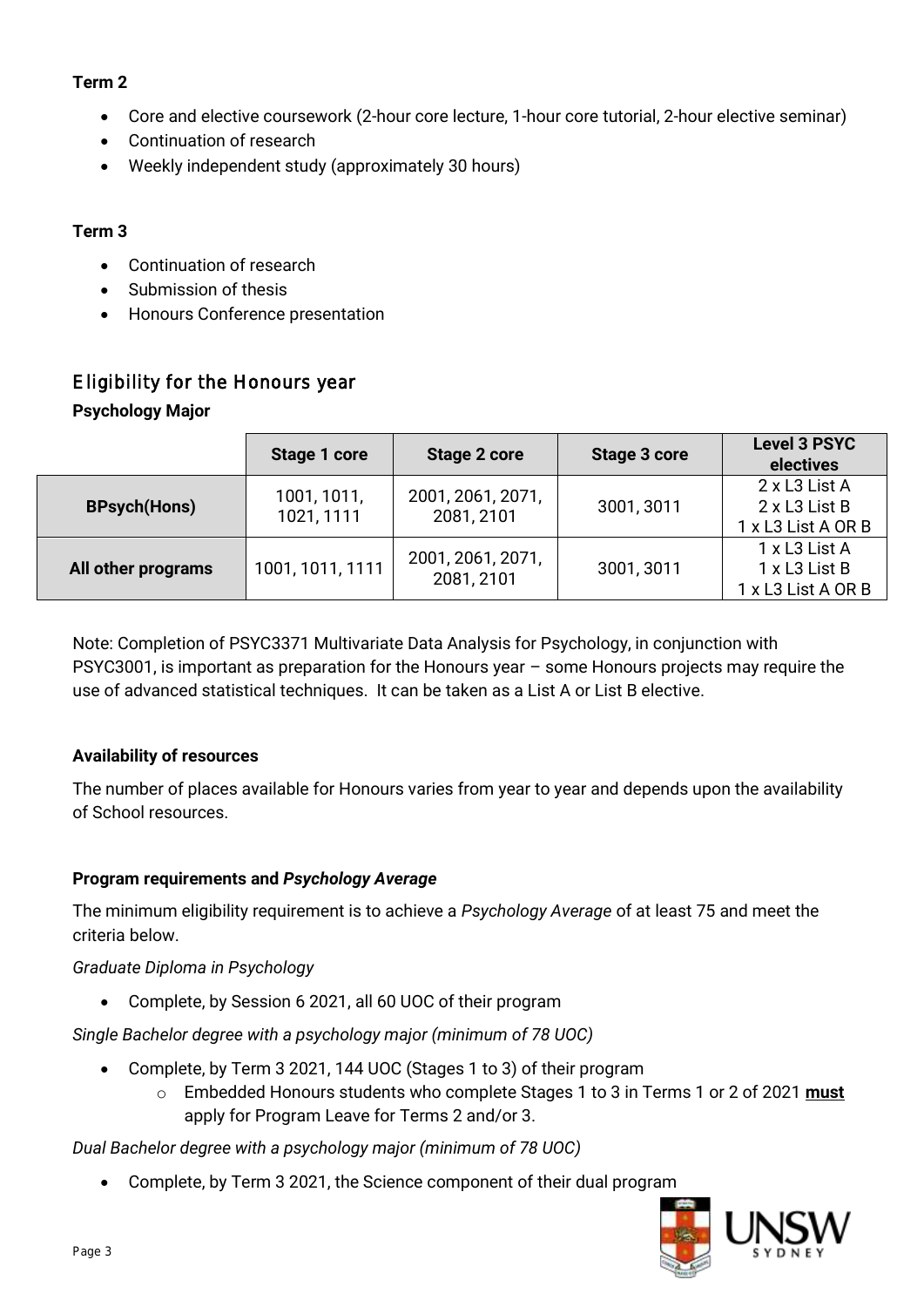- $\circ$  Students should seek advice from their non-Science Program Authority about any non-Science limitations on when their Honours year may be taken (e.g., can Honours only be taken after four years? Five years?)
- o Students in dual degrees without an embedded Honours year, who have not completed their non-Science component, must apply for Program Leave from their dual program in order to apply to be admitted to the separate, one-year Bachelor of Psychological Science (Honours). Assuming the non-Science Program Authority approves the leave, the remaining UOC of their non-Science component can be completed after the Honours year in Psychology.

For Graduate Diploma students the *Psychology Average* is calculated based on first attempt marks for *all* courses completed during their program (i.e., from PSYC5001 to PSYC5010).

For Bachelor degree students the *Psychology Average* is calculated from:

- First attempt marks for the *60 UOC of psychology core courses* common to all psychology programs / specialisations (see below); and
- The *three highest* first attempt marks of any completed Level 3 psychology electives.

The *Psychology Average* does not include marks from:

- level 1 psychology electives (e.g., PSYC1031, PSYC1022 PSYC1029, PSYC1062)
- psychology courses completed at another university (e.g., via credit transfer, cross-institutional study, exchange or study abroad)
- non-psychology free electives or courses counted as General Education.

#### **Summer Term enrolment**

The Honours year begins before results for Summer Term are released, and this is a key reason the School recommends that students **do not plan** to complete Stage 3 of their program/the Science component of their dual program in the Summer term immediately prior to their intended commencement of the Honours year.

Should a student be offered a place in the Honours year, but fail their Summer enrolment, they will be discontinued from the Honours year, their supervisor will lose a student and it will be too late to readjust the supervisor allocation across the cohort.

Students who appear to have no choice but to complete Stage 3 of their program/the Science component of their dual program in Summer are advised t[o contact the School.](https://portal.insight.unsw.edu.au/contact-us/)

#### <span id="page-3-0"></span>How to apply for the Honours year

Applications open on 1 August and close on 15 November.

Please review the step-by-step application guide available on the **[School's website](https://www.psy.unsw.edu.au/current-students/undergraduate/honours)**, noting the process will differ depending on a student's category (as defined by the [Faculty of Science\)](https://www.science.unsw.edu.au/study-us/undergraduate/honours-degrees/honours-how-apply).

#### <span id="page-3-1"></span>Supervisor allocation

Students do not choose their own supervisor, rather they submit a numbered list of preferences from the School's available supervisors. Similarly, supervisors do not choose their own students.

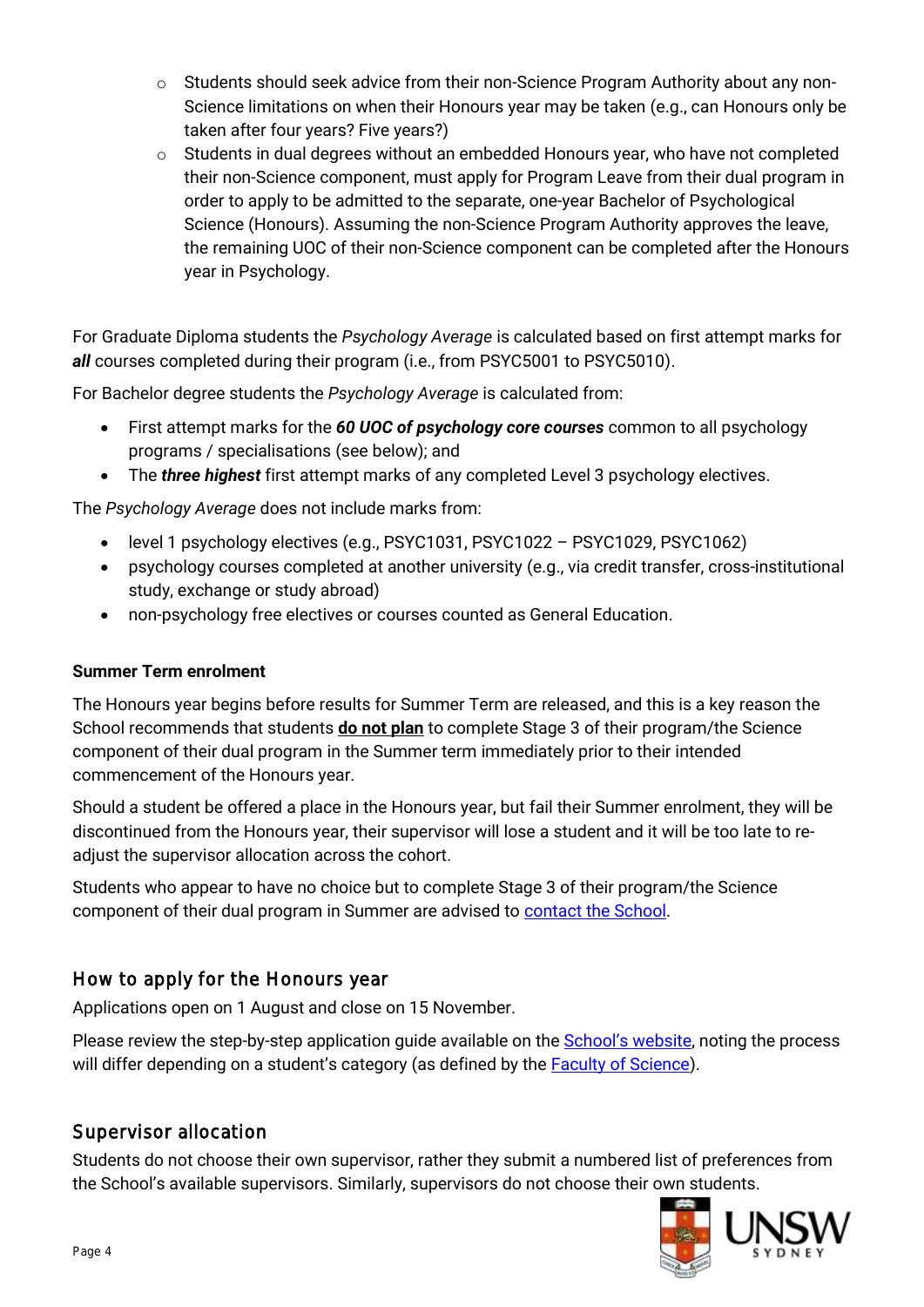Students nominate their supervisor preferences by submitting an online Intention to Undertake [Honours form](https://www.science.unsw.edu.au/study-us/undergraduate/honours-degrees/honours-how-apply) to the Faculty. Supervisor preferences must be informed by the "Supervisors and Research Areas" document available on the [School's website](https://www.psy.unsw.edu.au/current-students/undergraduate/honours). Students should be sure to view the right version of this document – usually updated in July – before submitting their preferences.

Allocating supervisors to students is a complex process that considers a number of variables. The School aims for a fair and equitable process and *to achieve the best match between student and supervisor*, but there is always a random component to the allocation process which cannot be avoided.

Students should not assume that they will be allocated to their first preference.

Factors that play a key role in allocating supervisors include:

- student preferences
- supervisor availability (e.g., supervisory capacity, leave, other commitments)
- students' academic strengths.

# <span id="page-4-0"></span>Can I defer my offer?

No.

#### **Category A** (as defined by the **Faculty of Science**)

An offer in one year is not an unconditional guarantee of admission in any subsequent year. Should a successful applicant decide to decline their place in the Honours year they may re-apply for any subsequent year but will be assessed as an external applicant. Eligibility requirements for external applicants are not the same as for internal applicants. Places for external applicants, if any, are subject to the availability of appropriate research and supervision resources and will be assessed on the basis of academic merit. More information about applying as an external applicant can be found [here.](https://www.psy.unsw.edu.au/future-students/undergraduate/programs/honours)

#### **Category B** (as defined by the **Faculty of Science**)

Single degree students are expected to undertake Honours directly after completion of Stages 1-3 of their embedded degree. Dual degree students may – with the approval of the non-Science Program Authority – undertake Honours at a later stage of their embedded degree, which may not necessarily be immediately after completion of Stages 1-3 of their Science component. Should a student wish to take a break from study before entering their Honours year, they will need to be transferred to the relevant pass degree<sup>3</sup>, in order to graduate, and re-apply for the stand-alone, one-year Bachelor of Psychological Science (Honours) program when they are ready to resume.

# <span id="page-4-1"></span>Alternatives to the Honours year at UNSW

The UNSW School of Psychology is highly ranked, our Honours program is highly sought after, and we have set high entry standards for our Honours year.

 $^3$  For example, a 3632 BPsych(Hons) student would typically be transferred into 3435 BPsychSc



l